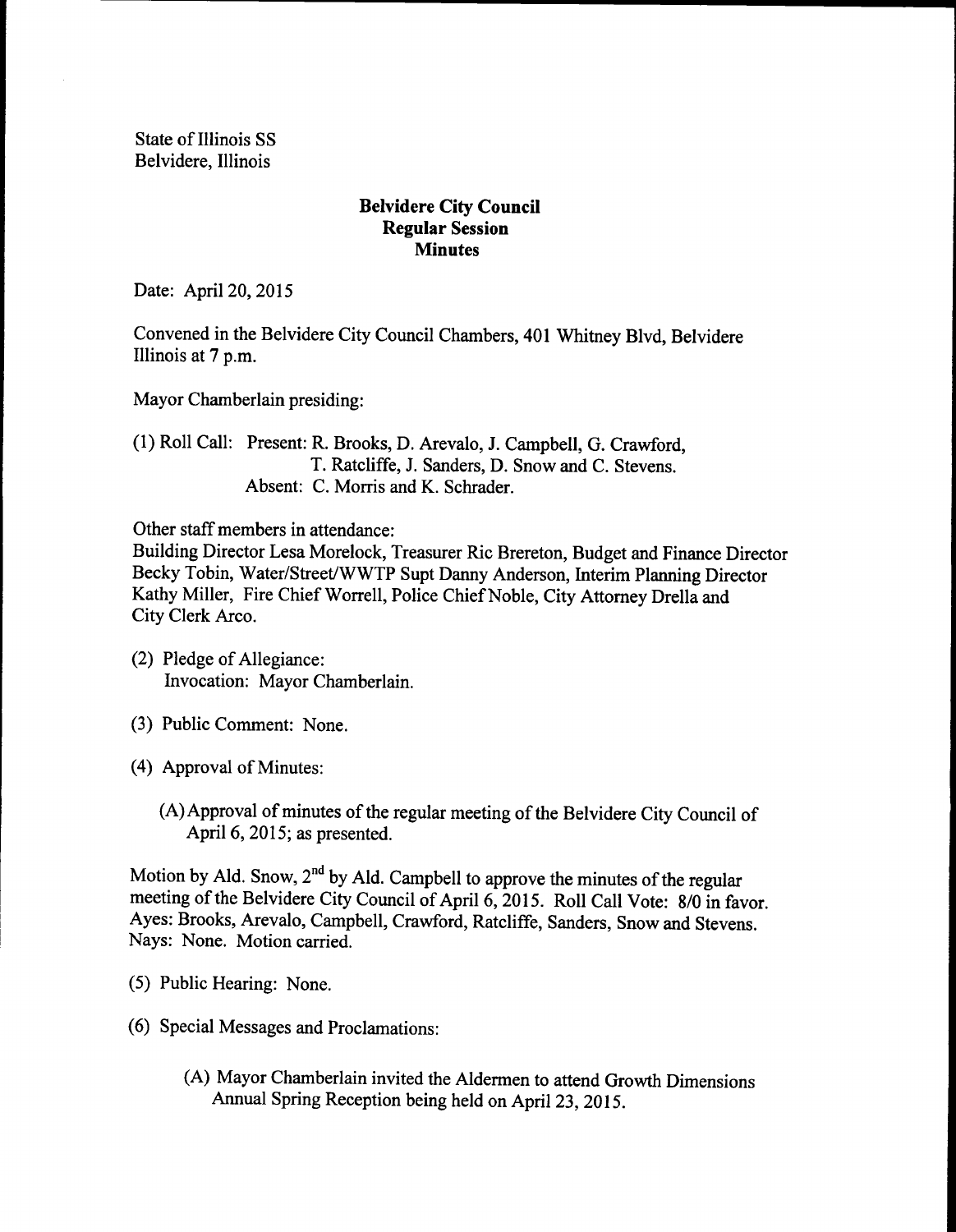- (B) Mayor Chamberlain reported, if there was interest, the city would be negotiating for electric aggregation.
- (C) Mayor Chamberlain reminded everyone of the Great American Clean Up which will be held Saturday, April 25, 2015.
- D) Mayor Chamberlain would like to schedule a meeting with Aldermen for a Sweden skype.
- (7) Approval of Expenditures: General & Special Fund Expenditures:  $$1,676,038.79$ Water & Sewer Fund Expenditures: \$ 532,909.54

Motion by Ald. Brooks, 2<sup>nd</sup> by Ald. Crawford to approve the General & Special Fund Expenditures in the amount of \$1,676,038.79. Roll Call Vote: 8/0 in favor. Ayes: Arevalo, Campbell, Crawford, Ratcliffe, Sanders, Snow, Stevens and Brooks. Nays: None. Motion carried.

Motion by Ald. Crawford, 2<sup>nd</sup> by Ald. Snow to approve the Water  $\&$  Sewer Fund Expenditures in the amount of \$532,909.54. Roll Call Vote: 8/0 in favor. Ayes: Campbell, Crawford, Ratcliffe, Sanders, Snow, Stevens, Brooks and Arevalo. Nays: None. Motion carried.

- 8) Committee Reports & Minutes of City Officers:
	- A) Belvidere Police Department Overtime Report of March 31, 2015 through April 13, 2015.
	- (B) Belvidere Fire Department Overtime Report of April 1, 2015 through April 14, 2015.
	- C) Monthly Building Revenue Report of March 2015.
	- (D) Monthly Treasurer's Report of March 2015.
	- E) Monthly General Fund Report of March 2015.
	- (F) Monthly Water/Sewer Fund Report of March 2015.
	- G) Minutes of City-County Coordinating Committee of March 10, 2015.
	- (H) Minutes of Planning and Zoning Commission of April 14, 2015.

Let the record show these reports were read and placed on file.

(I) Minutes of Committee of the Whole – Building, Planning and Zoning and Public Works of April 13, 2015.

Motion by Ald. Ratcliffe,  $2<sup>nd</sup>$  by Ald. Crawford to approve the minutes of Committee of the Whole – Building, Planning and Zoning and Public Works of April 13, 2015. Roll Call Vote: 8/0 in favor. Ayes: Crawford, Ratcliffe, Sanders, Snow, Stevens, Brooks, Arevalo and Campbell. Nays: None. Motion carried.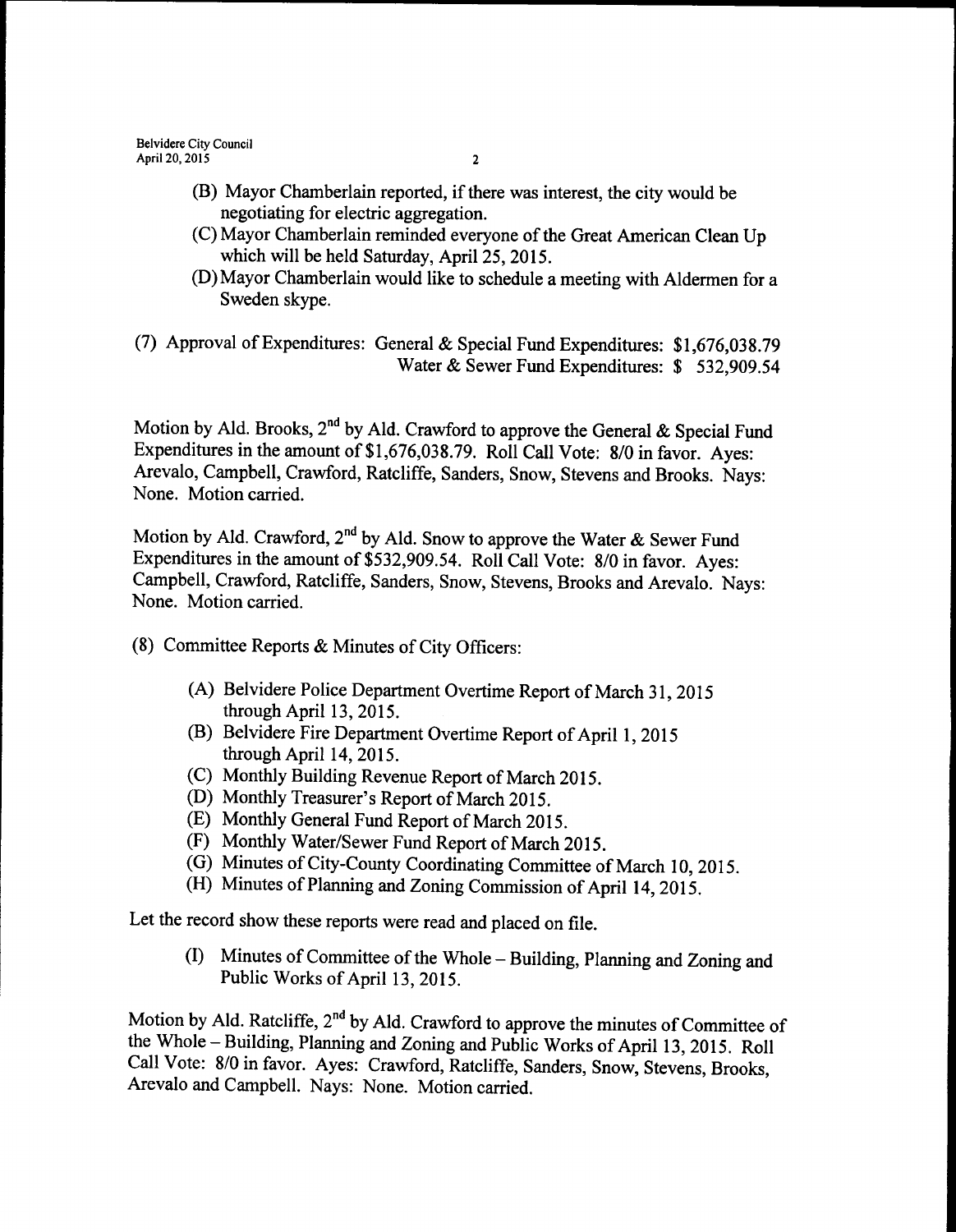- 9) Unfinished Business:
	- (A) Ord.  $#248H 2^{nd}$  Reading: An Ordinance Authorizing the Sale of Certain Personal Property (Police Vehicles).

Motion by Ald. Campbell, 2<sup>nd</sup> by Ald. Snow to pass Ord. #248H. Roll Call Vote: 8/0 in favor. Ayes: Ratcliffe, Sanders, Snow, Stevens, Brooks, Arevalo, Campbell and Crawford. Nays: None. Motion carried.

A) Ord.  $\#249H - 2^{nd}$  Reading: An Ordinance Amending Section 2-700 Purchasing Guidelines and Bidding Procedures of the City of Belvidere Municipal Code.

Motion by Ald. Arevalo, 2<sup>nd</sup> by Ald. Sanders to pass Ord. #249H. Roll Call Vote: 6/2 in favor. Ayes: Sanders, Snow, Stevens, Arevalo, Campbell and Ratcliffe. Nays: Brooks and Crawford. Motion carried.

10) New Business:

 $(A)$  Ord. #250H – 1<sup>st</sup> Reading: An Ordinance Granting a Special Use for an In-Family Suite within the SR-6, Single Family Residential -6 District. (1503) Pearl Street).

Let the record show Ord. #250H was placed on file for first reading.

(B) Res. #2030-2015: A Resolution for Maintenance of Streets and Highways by Municipality under the Illinois Highway Code.

Motion by Ald. Crawford, 2<sup>nd</sup> by Ald. Sanders to adopt Res. #2030-2015. Roll Call Vote: 8/0 in favor. Ayes: Snow, Stevens, Brooks, Arevalo, Campbell, Crawford, Ratcliffe and Sanders. Nays: None. Motion carried.

Motions forwarded from City-County Coordinating Committee of March 10, 2015.

- A) Motion to approve the Illinois Energy Now proposal for the Public Safety Building. Roll Call Vote: 8/0 in favor. Ayes: Stevens, Brooks, Arevalo, Campbell, Crawford, Ratcliffe, Sanders and Snow. Nays: None. Motion carried.
- $(B)$  Motion to approve invoice #143420 to TRC in the amount of \$6,012.73 with a 50/50 split between the County and the City. Roll Call Vote: 8/0 in favor. Ayes: Brooks, Arevalo, Campbell, Crawford, Ratcliffe, Sanders, Snow and Stevens. Nays: None. Motion carried.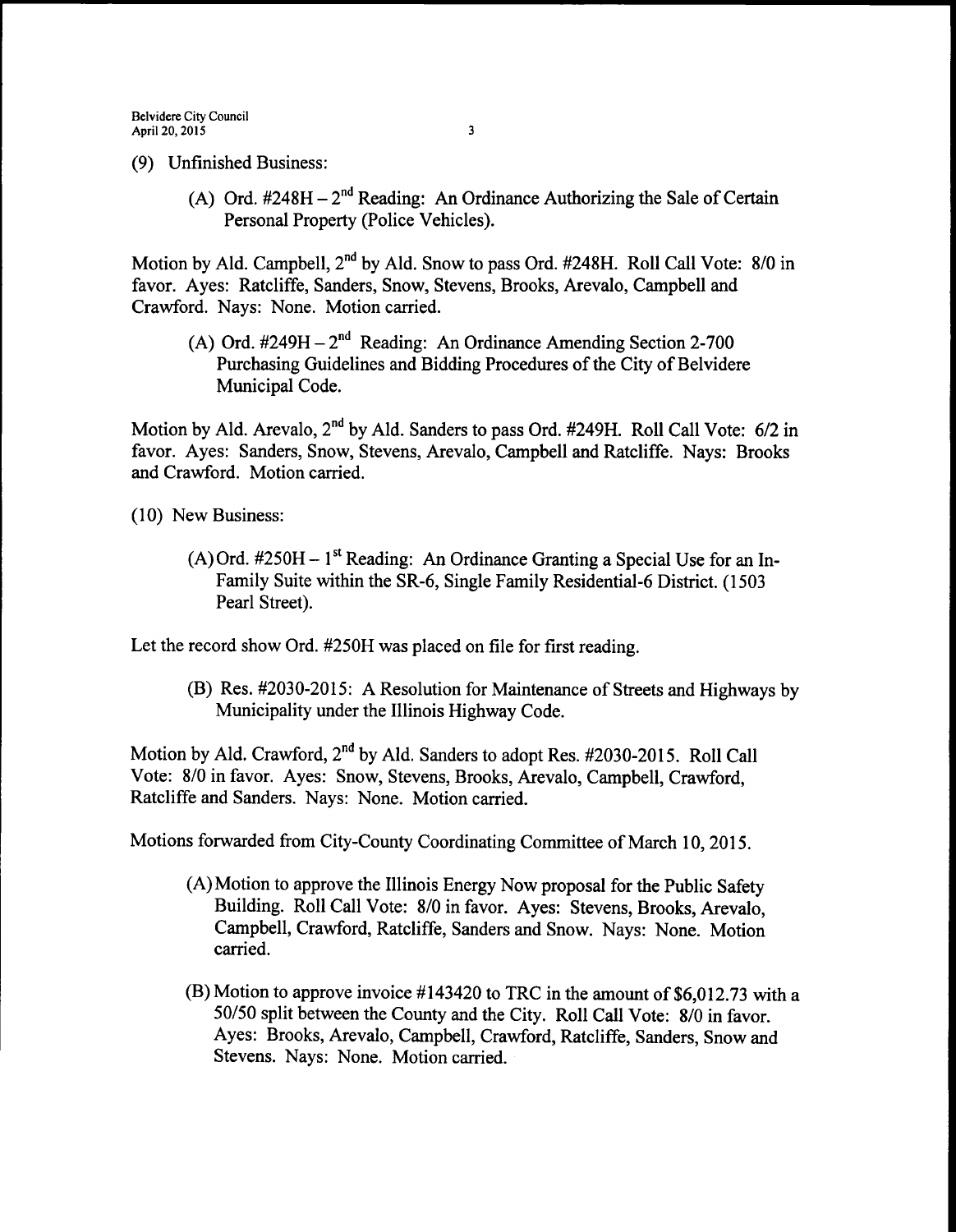- $(C)$  Motion to approve invoice #14038 to Nijman Franzetti in the amount of \$630 with a 50/50 split between the County and the City. Roll Call Vote: 8/0 in favor. Ayes: Arevalo, Campbell, Crawford, Ratcliffe, Sanders, Snow, Stevens and Brooks. Nays: None. Motion carried.
- D) Motion to approve the invoice 4792647S to PDC Laboratories, Inc in the amount of \$11,701.18 with a 50/50 split between the County and the City. Roll Call Vote: 8/0 in favor. Ayes: Campbell, Crawford, Ratcliffe, Sanders, Snow, Stevens, Brooks and Arevalo. Nays: None. Motion carried.

Motions forwarded from Building, Planning and Zoning and Public Works of April 13, 2015.

- A) Motion to approve the equipment for the new police vehicle with funding to come from line item 01-5-220-8200 Equipment. Roll Call Vote: 8/0 in favor. Ayes: Crawford, Ratcliffe, Sanders, Snow, Stevens, Brooks, Arevalo and Campbell. Nays: None. Motion carried.
- B) Motion by Ald. Brooks,  $2<sup>nd</sup>$  by Ald. Snow to waive the bidding process for purchase of materials to upgrade 110 ornamental street lights. Roll Call Vote: 8/0 in favor. Ayes: Ratcliffe, Sanders, Snow, Stevens, Brooks, Arevalo, Campbell and Crawford. Nays: None. Motion carried.
- C) Motion to approve the purchase of materials to upgrade 110 ornamental street lights at a cost of \$19,250. The materials will be paid for from the remaining balance in line item 01-5-330-6310. Roll Call Vote: 8/0 in favor. Ayes: Sanders, Snow, Stevens, Brooks, Arevalo, Campbell, Crawford and Ratcliffe. Nays: None. Motion carried.
- D) Motion to approve the 2015 Spring Branch Pickup as provided by Public Works Director Brent Anderson. Roll Call Vote: 8/0 in favor. Ayes: Snow, Stevens, Brooks, Arevalo, Campbell, Crawford, Ratcliffe and Sanders. Nays: None. Motion carried.
- E) Motion to approve the reduction in the letter-of-credit for Plat 46 of Little Thunder Subdivision from \$27,569 to \$11,279. Roll Call Vote: 8/0 in favor. Ayes: Stevens, Brooks, Arevalo, Campbell, Crawford, Ratcliffe, Sanders and Snow. Nays: None. Motion carried.
- (F) Motion to approve the Agreement between the City of Belvidere and Merritt Stein, Teresa Stein and Edward Stein for the payment of Connection Fees to the City's Sewer System for the Property located at 1018 E Lincoln Avenue, Belvidere, Illinois. Roll Call Vote: 8/0 in favor. Ayes: Brooks, Arevalo, Campbell, Crawford, Ratcliffe, Sanders, Snow and Stevens. Nays: None. Motion carried.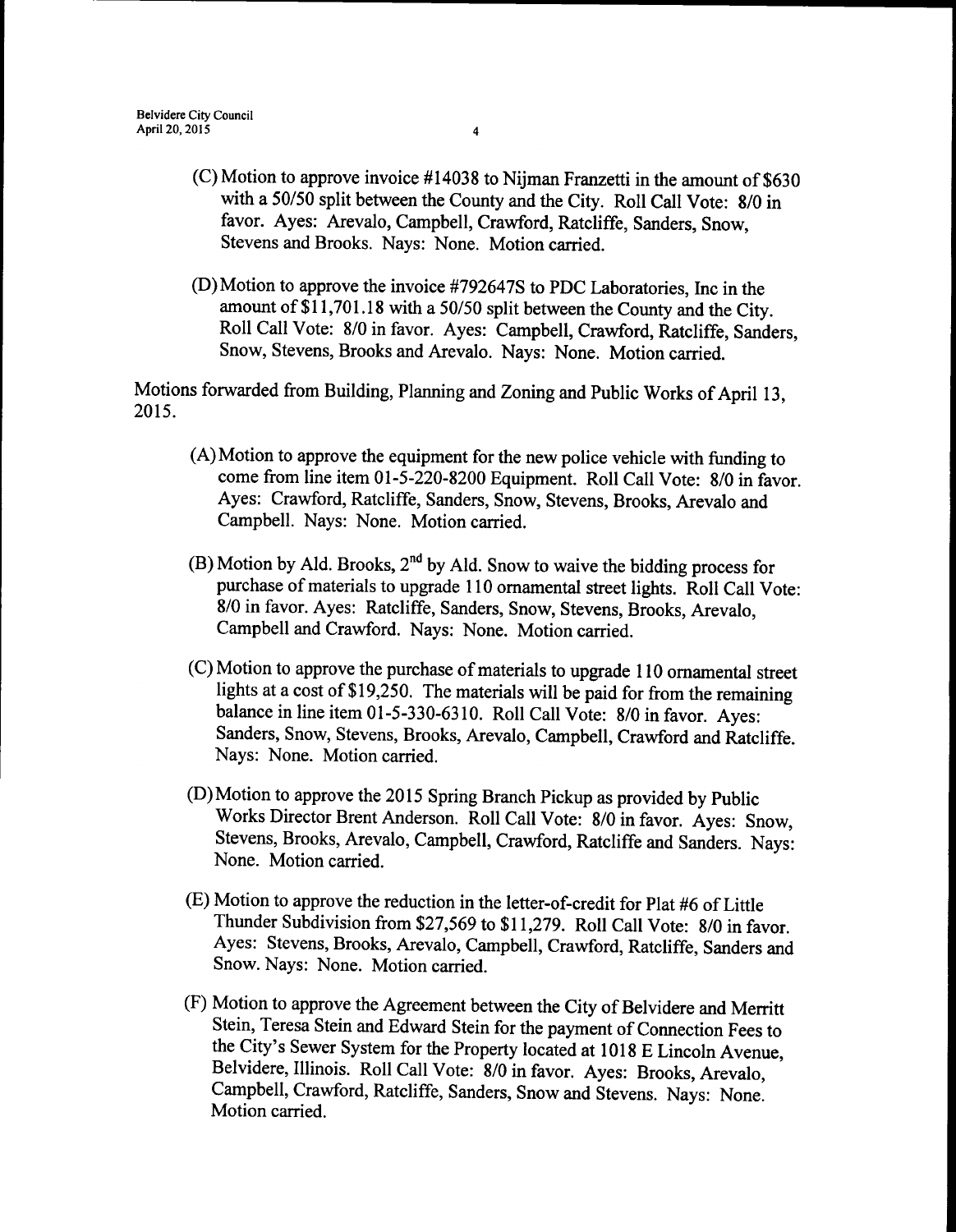- G) Motion to approve enrolling in the ECS Power Pay Demand Response Program from June 1, 2015 to September 30, 2015. Roll Call Vote: 8/0 in favor. Ayes: Arevalo, Campbell, Crawford, Ratcliffe, Sanders, Snow, Stevens and Brooks. Nays: None. Motion carried.
- H) Motion to approve the Strand and Associates proposal in the amount of 5, 800 for their engineering services required for Well 46 abandonment. This work will be paid from line item #61-1730. Roll Call Vote: 8/0 in favor. Ayes: Campbell, Crawford, Ratcliffe, Sanders, Snow, Stevens, Brooks and Arevalo. Nays: None. Motion carried.
- I) Motion to approve the proposal from Vermeer-Illinois in the amount of 4,970.91 for Vermeer pneumatic piercing tool. This equipment will be paid for from line item 61-5-810-8200 and 61-5-830-8200. Roll Call Vote: 8/0 in favor. Ayes: Crawford, Ratcliffe, Sanders, Snow, Stevens, Brooks, Arevalo and Campbell. Nays: None. Motion carried.
- J) Motion to approve the Scope of Services with Baxter and Woodman for NPDES Permit Renewal for an amount not to exceed \$7,500 from line item Professional Services 61-5-820-6190. Roll Call Vote: 8/0 in favor. Ayes: Ratcliffe, Sanders, Snow, Stevens, Brooks, Arevalo, Campbell and Crawford. Nays: None. Motion carried.
- K) Motion to approve the Scope of Services with Baxter and Woodman for Sludge Land Application Permit Renewal for an amount not to exceed \$7,500 from line item Professional Services 61-5-820-6190. Roll Call Vote: 8/0 in favor. Ayes: Sanders, Snow, Stevens, Brooks, Arevalo, Campbell, Crawford and Ratcliffe. Nays: None. Motion carried.
- L) Motion to approve the ifiber Master Services Agreement with a hook up fee not to exceed \$3,000 and yearly costs of \$7,200. Roll Call Vote: 8/0 in favor. Ayes: Snow, Stevens, Brooks, Arevalo, Campbell, Crawford, Ratcliffe and Sanders. Nays: None. Motion carried.

11) Other:

A) Mayor Chamberlain read the Proclamation for Workers Memorial Day.

12) Adjournment:

Motion by Ald. Crawford, 2<sup>nd</sup> by Ald. Snow to adjourn at 7:32 p.m. Aye voice vote carried. Motion carried.